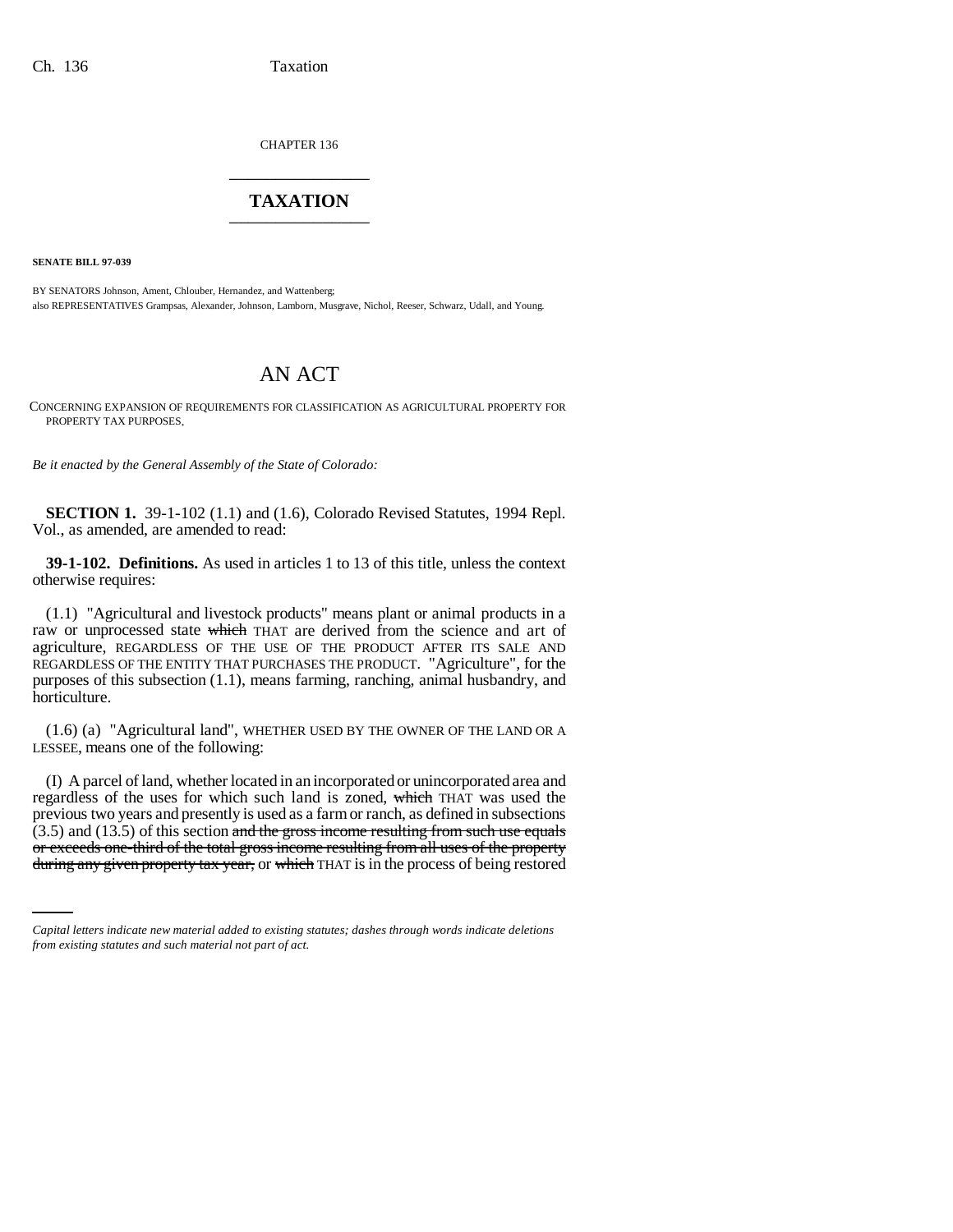Taxation Ch. 136

through conservation practices. Such land must have been classified or eligible for classification as "agricultural land", consistent with this subsection (1.6), during the ten years preceding the year of assessment. Such land must continue to have actual agricultural use. "Agricultural land" under this subparagraph (I) includes land underlying any residential improvement located on such agricultural land and also includes the land underlying other improvements if such improvements are an integral part of the farm or ranch and if such other improvements and the land area dedicated to such other improvements are typically used as an ancillary part of the operation. The use of a portion of such land for hunting, fishing, or other wildlife purposes, for monetary profit or otherwise, shall not affect the classification of agricultural land. FOR PURPOSES OF THIS SUBPARAGRAPH (I), A PARCEL OF LAND SHALL BE "IN THE PROCESS OF BEING RESTORED THROUGH CONSERVATION PRACTICES" IF: THE LAND HAS BEEN PLACED IN A CONSERVATION RESERVE PROGRAM ESTABLISHED BY THE NATURAL RESOURCE CONSERVATION SERVICE PURSUANT TO 7 U.S.C. SECS. 01 TO 5506; OR A CONSERVATION PLAN APPROVED BY THE APPROPRIATE CONSERVATION DISTRICT HAS BEEN IMPLEMENTED FOR THE LAND FOR UP TO A PERIOD OF TEN CROP YEARS AS IF THE LAND HAS BEEN PLACED IN SUCH A CONSERVATION RESERVE PROGRAM.

(II) A parcel of land which THAT consists of at least forty acres, which THAT is forest land, which THAT is used to produce tangible wood products that originate from the productivity of such land for the primary purpose of obtaining a monetary profit, which THAT is subject to a forest management plan, and which THAT is not a farm or ranch, as defined in subsections (3.5) and (13.5) of this section. "Agricultural land" under this subparagraph (II) includes land underlying any residential improvement located on such agricultural land.

(III) A parcel of land that consists of at least eighty acres, or of less than eighty acres if such parcel does not contain any residential improvements, and that is subject to a perpetual conservation easement, if such land was classified by the assessor as agricultural land under subparagraph (I) or  $(II)$  of this paragraph (a) at the time such easement was granted, if the grant of the easement was to a qualified organization, if the easement was granted exclusively for conservation purposes, and if all current and contemplated future uses of the land are described in the conservation easement. "Agricultural land" under this subparagraph (III) does not include any portion of such land that is actually used for nonagricultural commercial or residential purposes.

(IV) A PARCEL OF LAND, WHETHER LOCATED IN AN INCORPORATED OR UNINCORPORATED AREA AND REGARDLESS OF THE USES FOR WHICH SUCH LAND IS ZONED, USED AS A FARM OR RANCH, AS DEFINED IN SUBSECTIONS (3.5) AND (13.5) OF THIS SECTION, IF THE OWNER OF THE LAND HAS A DECREED RIGHT TO APPROPRIATED WATER GRANTED IN ACCORDANCE WITH ARTICLE 92 OF TITLE 37, C.R.S., OR A FINAL PERMIT TO APPROPRIATED GROUND WATER GRANTED IN ACCORDANCE WITH ARTICLE 90 OF TITLE 37, C.R.S., FOR PURPOSES OTHER THAN RESIDENTIAL PURPOSES, AND WATER APPROPRIATED UNDER SUCH RIGHT OR PERMIT SHALL BE AND IS USED FOR THE PRODUCTION OF AGRICULTURAL OR LIVESTOCK PRODUCTS ON SUCH LAND;

(V) A PARCEL OF LAND, WHETHER LOCATED IN AN INCORPORATED OR UNINCORPORATED AREA AND REGARDLESS OF THE USES FOR WHICH SUCH LAND IS ZONED, THAT HAS BEEN RECLASSIFIED FROM AGRICULTURAL LAND TO A CLASSIFICATION OTHER THAN AGRICULTURAL LAND AND THAT MET THE DEFINITION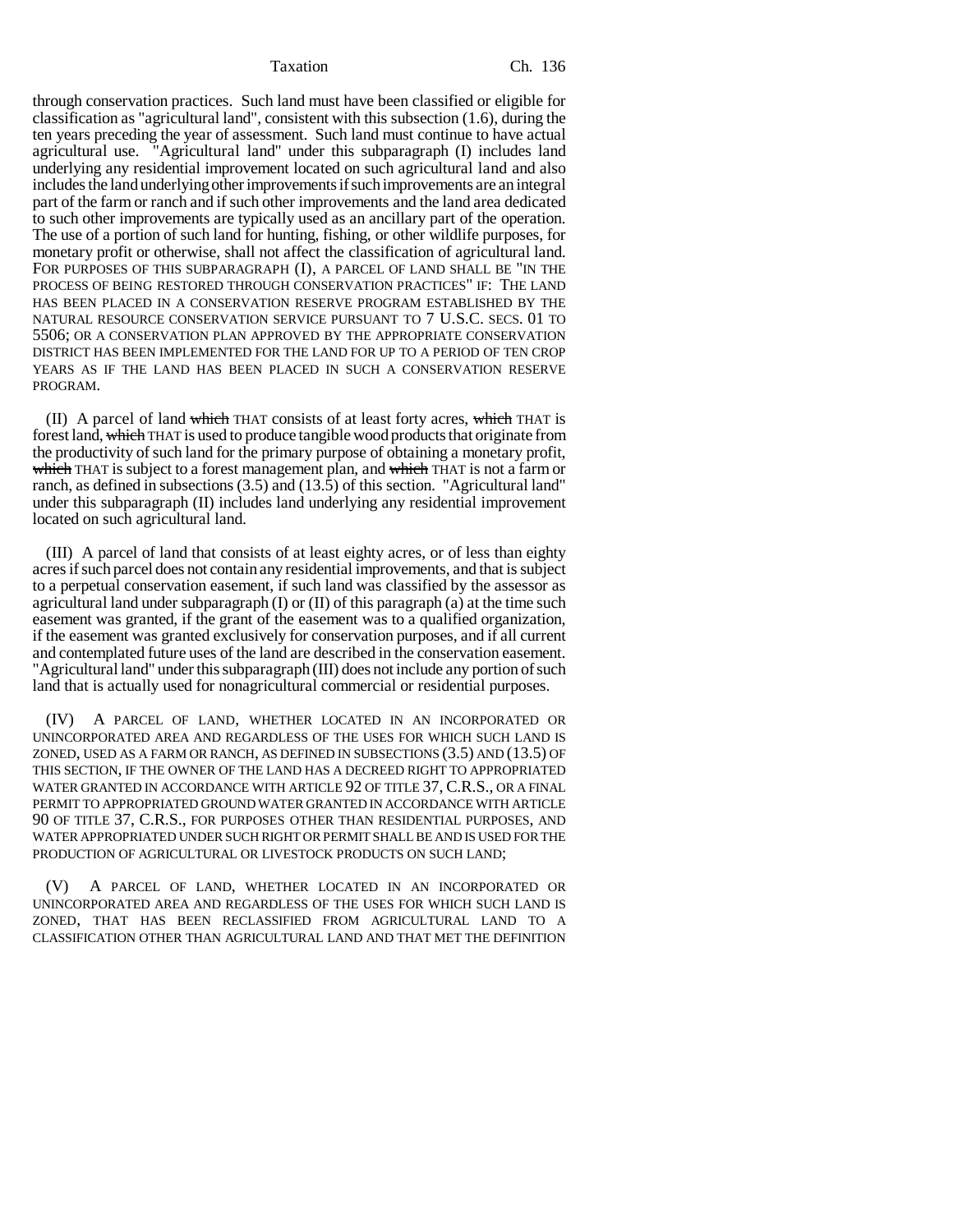Ch. 136 Taxation

OF AGRICULTURAL LAND AS SET FORTH IN SUBPARAGRAPHS (I) TO (IV) OF THIS PARAGRAPH (a) DURING THE THREE YEARS BEFORE THE YEAR OF ASSESSMENT. FOR PURPOSES OF THIS SUBPARAGRAPH (V), THE PARCEL OF LAND NEED NOT HAVE BEEN CLASSIFIED OR ELIGIBLE FOR CLASSIFICATION AS AGRICULTURAL LAND DURING THE TEN YEARS PRECEDING THE YEAR OF ASSESSMENT AS REQUIRED BY SUBPARAGRAPH (I) OF THIS PARAGRAPH (a).

(b) All other agricultural property which THAT does not meet the definition set forth in paragraph (a) of this subsection (1.6) shall be classified as all other property and shall be valued using appropriate consideration of the three approaches to appraisal based on its actual use on the assessment date.

(c) AN ASSESSOR MUST DETERMINE, BASED ON SUFFICIENT EVIDENCE, THAT A PARCEL OF LAND DOES NOT QUALIFY AS AGRICULTURAL LAND AS DEFINED IN SUBPARAGRAPH (IV) OF PARAGRAPH (a) OF THIS SUBSECTION (1.6) BEFORE LAND MAY BE CHANGED FROM AGRICULTURAL LAND TO ANY OTHER CLASSIFICATION.

**SECTION 2.** 39-10-114 (1) (a) (I) (A), Colorado Revised Statutes, 1994 Repl. Vol., as amended, is amended to read:

**39-10-114. Abatement, cancellation of taxes.** (1) (a) (I) (A) Except as otherwise provided in sub-subparagraphs  $(D)$  and  $(E)$  of this subparagraph  $(I)$ , if taxes have been levied erroneously or illegally, whether due to erroneous valuation for assessment, irregularity in levying, clerical error, or overvaluation, the treasurer shall report the amount thereof to the board of county commissioners, which shall proceed to abate such taxes in the manner provided by law. The assessor shall make such report if the assessor discovers that taxes have been levied erroneously or illegally. If such taxes have been collected by the treasurer, the board of county commissioners shall authorize refund of the same in the manner provided by law. Except as provided in sub-subparagraphs  $(E)$  and  $(F)$  of this subparagraph  $(I)$ , in no case shall an abatement or refund of taxes be made unless a petition for abatement or refund is filed within two years after January 1 of the year following the year in which the taxes were levied. For purposes of this sub-subparagraph (A), "clerical error" shall include, but shall not be limited to, any clerical error made by a taxpayer in completing personal property schedules pursuant to the provisions of article 5 of this title. NOTWITHSTANDING ANY OTHER LAW TO THE CONTRARY, FOR PURPOSES OF THIS SUB-SUBPARAGRAPH (A), "ERRONEOUS VALUATION" SHALL INCLUDE, BUT SHALL NOT BE LIMITED TO: ANY RECLASSIFICATION OF PROPERTY FROM AGRICULTURAL LAND TO ANY OTHER CLASSIFICATION OF PROPERTY FOR THE PROPERTY TAX YEAR COMMENCING JANUARY 1, 1996, IF THE PROPERTY IN QUESTION QUALIFIES FOR CLASSIFICATION AS AGRICULTURAL LAND AS DETERMINED PURSUANT TO SECTION 39-1-102 (1.6), AS AMENDED BY SENATE BILL 97-039, ENACTED AT THE FIRST REGULAR SESSION OF THE SIXTY-FIRST GENERAL ASSEMBLY; AND ANY DENIAL OF EXEMPTION FROM TAXATION FOR PROPERTY CLAIMED AS AGRICULTURAL AND LIVESTOCK PRODUCTS FOR THE PROPERTY TAX YEAR COMMENCING JANUARY 1,1996, IF THE PROPERTY IN QUESTION QUALIFIES AS AGRICULTURAL AND LIVESTOCK PRODUCTS AS DETERMINED PURSUANT TO SECTION 39-1-102 (1.1), AS AMENDED BY SENATE BILL97-039, ENACTED AT THE FIRST REGULAR SESSION OF THE SIXTY-FIRST GENERAL ASSEMBLY.

**SECTION 3. Effective date - applicability.** This act shall take effect upon